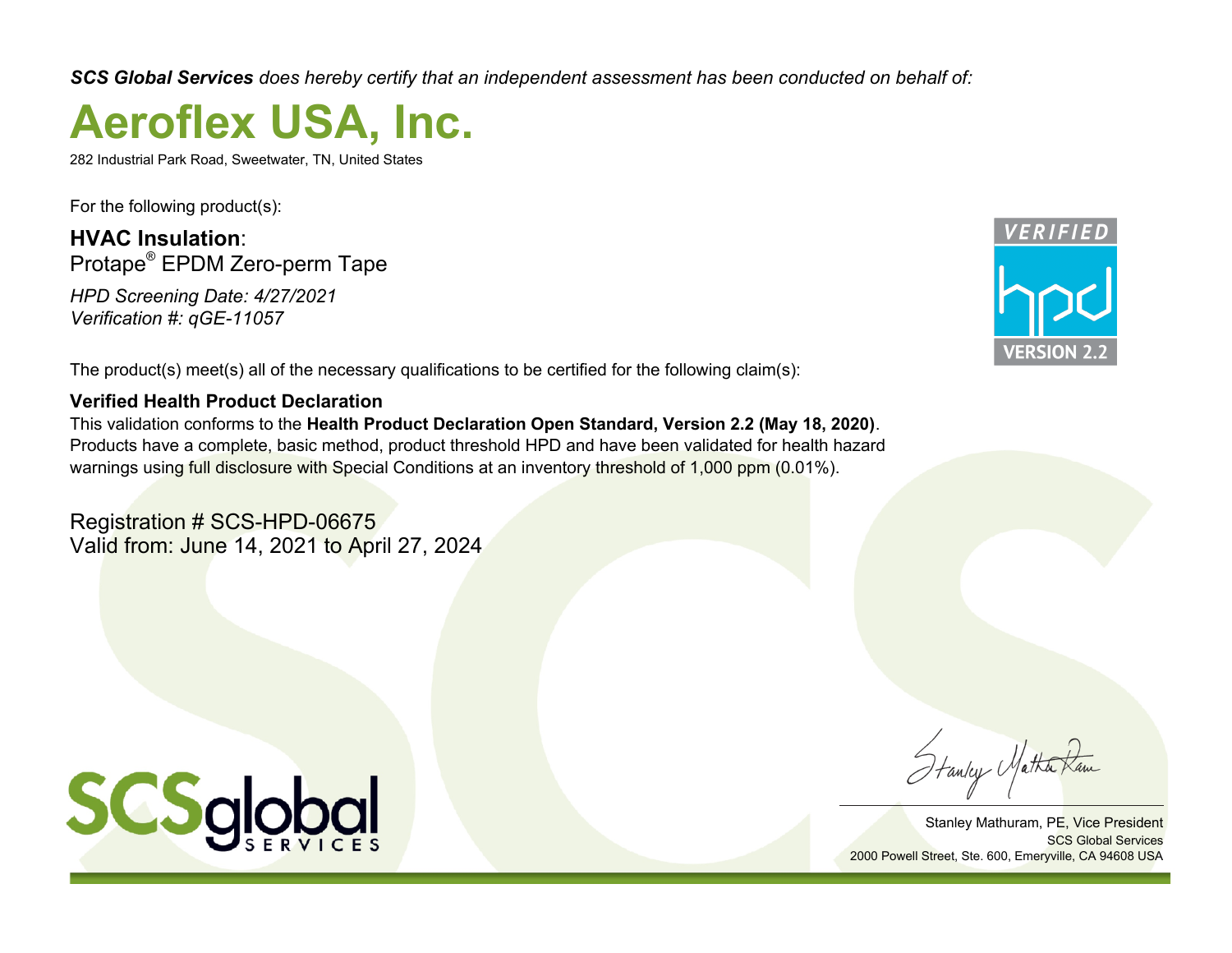## **Protape® by Aeroflex USA**

#### **HPD UNIQUE IDENTIFIER:** 25090

**CLASSIFICATION:** 23 07 19 HVAC Piping Insulation

**PRODUCT DESCRIPTION:** Aerocel® Protape® is an EPDM-based, self-adhering rubber tape designed to adhere and seal adjoining Aerocel pipe, equipment and duct insulation tubes, sheets or rolls. Aerocel Protape offers a tenacious acrylic pressure-sensitive adhesive, passes ASTM E 84 25/50, is low-VOC, flexible, handles service temperatures ranging from -70°F to +257°F, is naturally UV-resistant, available in black and white and roll widths from 1" to 5". Aerocel insulation products must always be installed with Aeroseal, Aeroseal LVOC Black or Cel-Link II® as primary adhesives to seal adjoining tubes, sheets or rolls with Protape applied as a secondary double-closure system. Applicable CSI sections: 220716, 220719, 230713, 230716 and 230719.

## **CONTENT INVENTORY**

- Inventory Reporting Format
- Nested Materials Method
- **6** Basic Method
- Threshold Disclosed Per
- $\cap$  Material
- C Product

Threshold level  $C$  100 ppm 1,000 ppm C Per GHS SDS Other

Residuals/Impurities Considered Partially Considered C Not Considered **Explanation(s) provided for Residuals/Impurities?** ⊙ Yes O No

## **Section 1: Summary Basic Method / Product Threshold**

| All Substances Above the Threshold Indicated Are:<br>Characterized | ∩ Yes Ex/SC ∩ Yes ∩ No |
|--------------------------------------------------------------------|------------------------|
| % weight and role provided for all substances.                     |                        |
| Screened                                                           | ∩ Yes Ex/SC ∩ Yes ∩ No |
| All substances screened using Priority Hazard Lists with           |                        |
| results disclosed.                                                 |                        |
| <b>Identified</b>                                                  | ○ Yes Ex/SC ○ Yes ⊙ No |
| One or more substances not disclosed by Name                       |                        |
| (Specific or Generic) and Identifier and/ or one or more           |                        |
| Special Condition did not follow quidance.                         |                        |

#### **CONTENT IN DESCENDING ORDER OF QUANTITY**

Summary of product contents and results from screening individual chemical substances against HPD Priority Hazard Lists and the GreenScreen for Safer Chemicals®. The HPD does not assess whether using or handling this product will expose individuals to its chemical substances or any health risk. Refer to Section 2 for further details.

#### **MATERIAL** | **SUBSTANCE** | *RESIDUAL OR IMPURITY* GREENSCREEN SCORE | HAZARD TYPE

**PROTAPE® [ ALUMINUM HYDROXIDE, DRIED** BM-2 **BICYCLO(2.2.1)HEPT-2-ENE, 5-ETHYLIDENE-, POLYMER WITH ETHENE AND 1-PROPENE** LT-UNK **UNDISCLOSED CHEMICAL** LT-1 | CAN | AQU | END | PBT | MUL | DEV **UNDISCLOSED CHEMICAL** LT-UNK | EYE | PHY **UNDISCLOSED CHEMICAL** LT-UNK | SKI | CAN **ETHENE, POLYMER WITH 1-PROPENE** LT-UNK **POLYETHYLENE** LT-UNK **1- PENTENE, 4-METHYL-, POLYMER WITH ETHENE** NoGS **UNDISCLOSED CHEMICAL** LT-UNK | SKI | EYE **CARBON BLACK** BM-1 | CAN **]**

# **VOLATILE ORGANIC COMPOUND (VOC) CONTENT**

VOC Content data is not applicable for this product category.

Number of Greenscreen BM-4/BM3 contents ... 0

Contents highest concern GreenScreen

Benchmark or List translator Score ... BM-1

Nanomaterial ... No

### **INVENTORY AND SCREENING NOTES:**

Aeroflex worked with an HPDC Approved Preparer to confirm that all intentionally added ingredients, residuals and impurities were considered under the preparation of this HPD. This was accomplished by obtaining full formulation disclosure, including residuals and impurities, down to the 1,000 ppm threshold. Due to the proprietary nature of the information, the name and CAS number for certain chemicals have been redacted.

**CERTIFICATIONS AND COMPLIANCE** *See Section 3 for additional listings.*

VOC emissions: UL/GreenGuard Gold Certified

#### **CONSISTENCY WITH OTHER PROGRAMS**

Pre-checked for LEED v4 Material Ingredients Option 1

Third Party Verified? Yes C<sub>No</sub>

PREPARER: ToxServices LLC VERIFIER: SCS Global Services VERIFICATION #: qGE-11057

SCREENING DATE: 2021-04-27 PUBLISHED DATE: 2021-06-14 EXPIRY DATE: 2024-04-27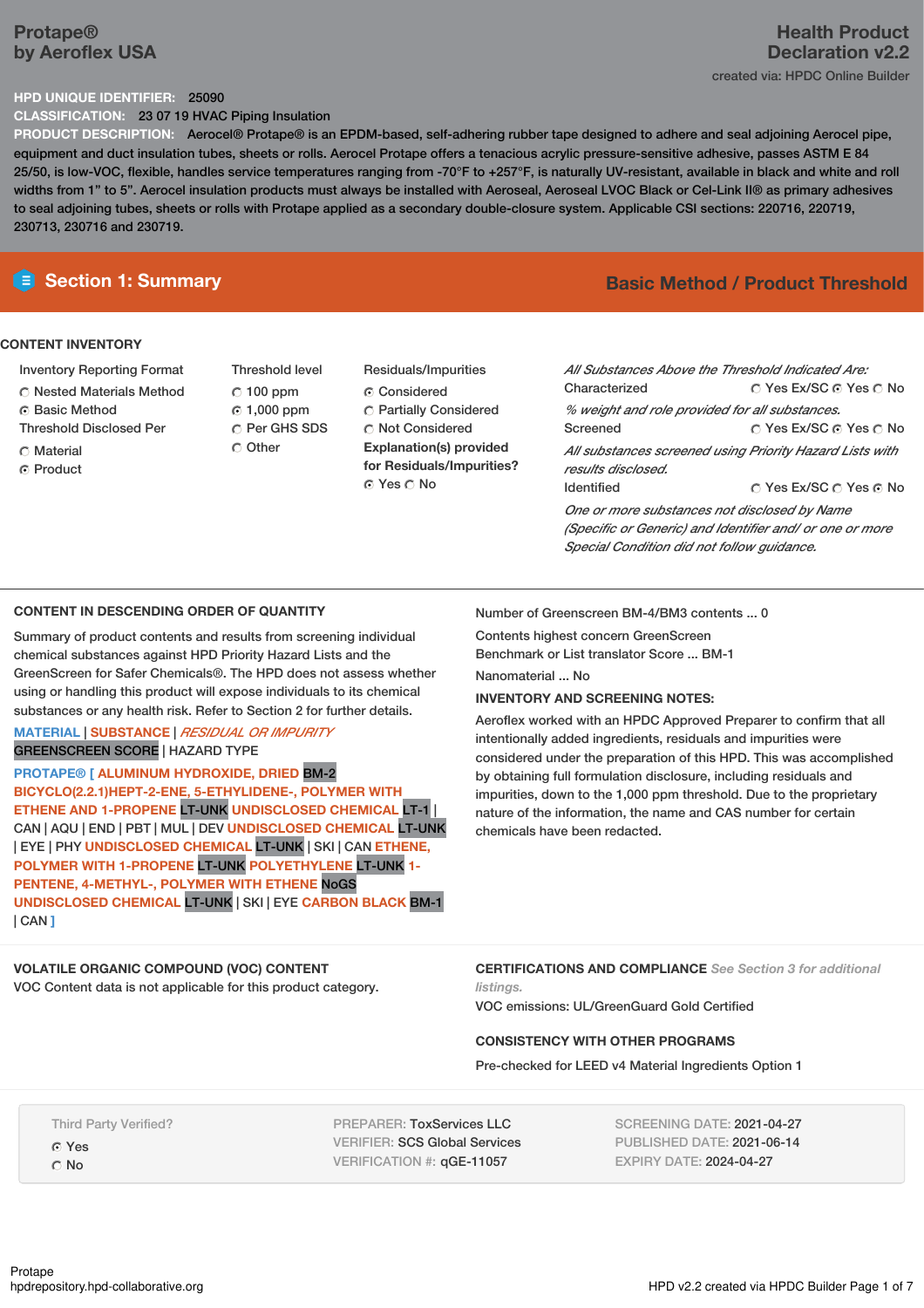This section lists contents in a product based on specific threshold(s) and reports detailed health information including hazards. This HPD uses the *inventory method indicated above, which is one of three possible methods:*

- *Basic Inventory method with Product-level threshold.*
- *Nested Material Inventory method with Product-level threshold*
- *Nested Material Inventory method with individual Material-level thresholds*

Definitions and requirements for the three inventory methods and requirements for each data field can be found in the HPD Open Standard version *2.2, available on the HPDC website at: www.hpd-collaborative.org/hpd-2-2-standard*

| <b>PROTAPE®</b>                  |                                                                                                                                  |                                                 |                                                                                                                                                   |
|----------------------------------|----------------------------------------------------------------------------------------------------------------------------------|-------------------------------------------------|---------------------------------------------------------------------------------------------------------------------------------------------------|
| PRODUCT THRESHOLD: 1000 ppm      |                                                                                                                                  | <b>RESIDUALS AND IMPURITIES CONSIDERED: Yes</b> |                                                                                                                                                   |
| down to the 1,000 ppm threshold. | RESIDUALS AND IMPURITIES NOTES: Aeroflex worked with an HPDC Approved Preparer to confirm that all residuals and impurities were |                                                 | considered under the preparation of this HPD. This was accomplished by obtaining full formulation disclosure, including residuals and impurities, |
| 230713, 230716 and 230719.       |                                                                                                                                  |                                                 | OTHER PRODUCT NOTES: Protape is available in black and white/gray colors and in widths from 1"-5". Applicable CSI sections: 220716, 220719,       |
| <b>ALUMINUM HYDROXIDE, DRIED</b> |                                                                                                                                  |                                                 | ID: 21645-51-2                                                                                                                                    |
|                                  | HAZARD SCREENING METHOD: Pharos Chemical and Materials Library HAZARD SCREENING DATE: 2021-04-28 0:38:37                         |                                                 |                                                                                                                                                   |
| %: $57.1200 - 57.7000$           | $GS:$ BM-2                                                                                                                       |                                                 | RC: None NANO: No SUBSTANCE ROLE: Structure component                                                                                             |
| <b>HAZARD TYPE</b>               | <b>AGENCY AND LIST TITLES</b>                                                                                                    | <b>WARNINGS</b>                                 |                                                                                                                                                   |
| None found                       |                                                                                                                                  |                                                 | No warnings found on HPD Priority Hazard Lists                                                                                                    |
|                                  | SUBSTANCE NOTES: The GreenScreen® Benchmark assessment score of BM-2 was provided through the HPD 2.2 Builder Tool.              |                                                 |                                                                                                                                                   |
|                                  |                                                                                                                                  |                                                 |                                                                                                                                                   |
| <b>AND 1-PROPENE</b>             | BICYCLO(2.2.1)HEPT-2-ENE, 5-ETHYLIDENE-, POLYMER WITH ETHENE                                                                     |                                                 | ID: 25038-36-2                                                                                                                                    |
|                                  | HAZARD SCREENING METHOD: Pharos Chemical and Materials Library                                                                   |                                                 | HAZARD SCREENING DATE: 2021-04-28 0:38:37                                                                                                         |
| %: $14.5200 - 20.7400$           | <b>GS: LT-UNK</b>                                                                                                                |                                                 | RC: None NANO: No SUBSTANCE ROLE: Structure component                                                                                             |
| <b>HAZARD TYPE</b>               | <b>AGENCY AND LIST TITLES</b>                                                                                                    | <b>WARNINGS</b>                                 |                                                                                                                                                   |
| None found                       |                                                                                                                                  |                                                 | No warnings found on HPD Priority Hazard Lists                                                                                                    |
| <b>SUBSTANCE NOTES:</b>          |                                                                                                                                  |                                                 |                                                                                                                                                   |
|                                  |                                                                                                                                  |                                                 |                                                                                                                                                   |
| <b>UNDISCLOSED CHEMICAL</b>      |                                                                                                                                  |                                                 | <b>ID: Undisclosed</b>                                                                                                                            |
|                                  | HAZARD SCREENING METHOD: Pharos Chemical and Materials Library                                                                   |                                                 | HAZARD SCREENING DATE: 2021-04-28 0:38:38                                                                                                         |
| %: $2.1500 - 2.1500$             | <b>GS: LT-1</b>                                                                                                                  |                                                 | RC: None NANO: No SUBSTANCE ROLE: Structure component                                                                                             |
|                                  |                                                                                                                                  |                                                 |                                                                                                                                                   |
|                                  |                                                                                                                                  |                                                 |                                                                                                                                                   |
|                                  |                                                                                                                                  |                                                 |                                                                                                                                                   |
|                                  |                                                                                                                                  |                                                 |                                                                                                                                                   |
|                                  |                                                                                                                                  |                                                 |                                                                                                                                                   |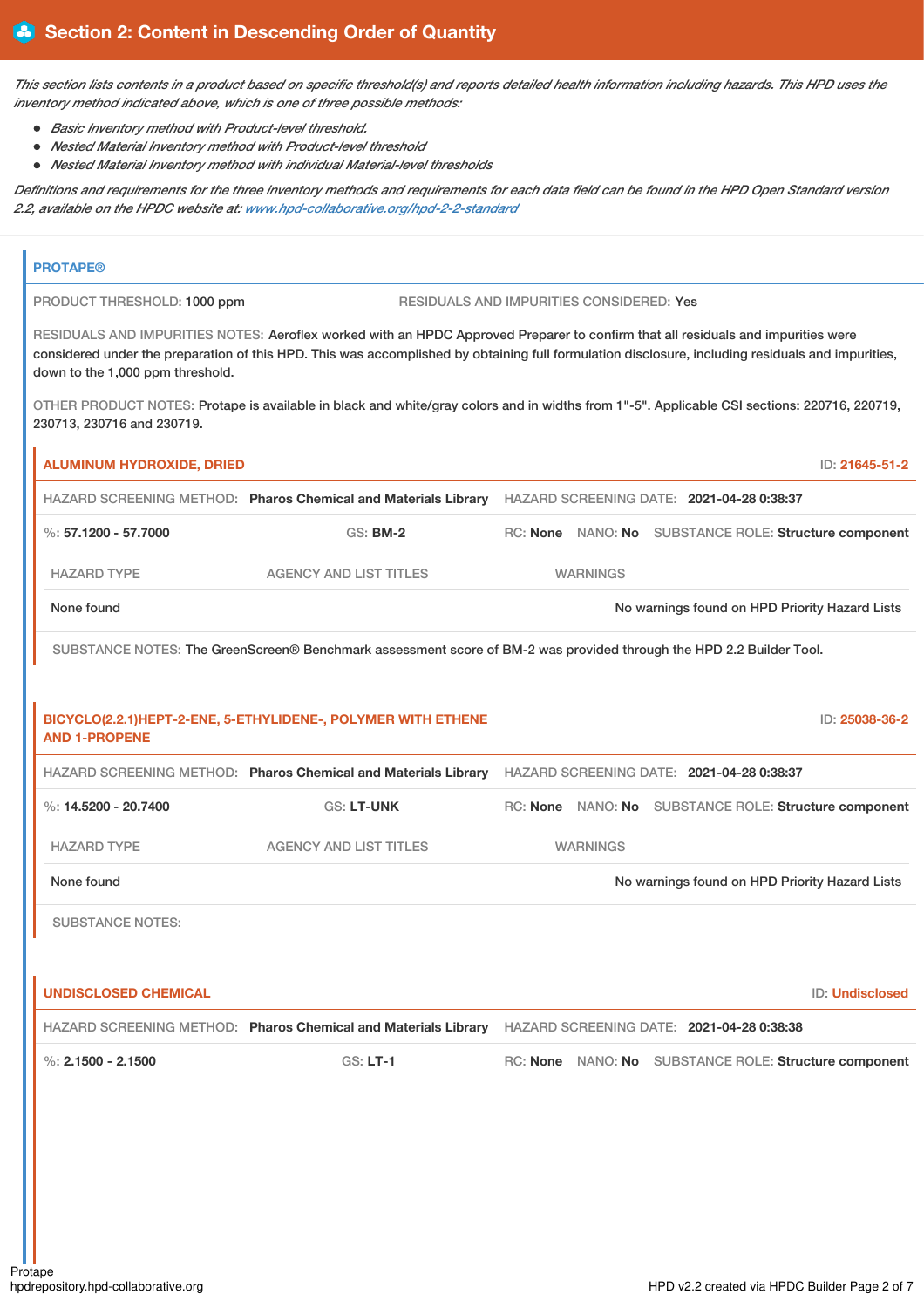| <b>HAZARD TYPE</b> | <b>AGENCY AND LIST TITLES</b>                        | <b>WARNINGS</b>                                                                                             |
|--------------------|------------------------------------------------------|-------------------------------------------------------------------------------------------------------------|
| <b>CAN</b>         | <b>MAK</b>                                           | Carcinogen Group 3B - Evidence of carcinogenic effects<br>but not sufficient for classification             |
| <b>AQU</b>         | EU - GHS (H-Statements)                              | H400 - Very toxic to aquatic life                                                                           |
| <b>AQU</b>         | EU - GHS (H-Statements)                              | H410 - Very toxic to aquatic life with long lasting effects                                                 |
| <b>END</b>         | <b>TEDX - Potential Endocrine Disruptors</b>         | <b>Potential Endocrine Disruptor</b>                                                                        |
| <b>AQU</b>         | US EPA - PPT Chemical Action Plans                   | Highly toxic to aquatic organisms                                                                           |
| <b>PBT</b>         | EU - ESIS PBT                                        | <b>Under PBT evaluation</b>                                                                                 |
| <b>MUL</b>         | US EPA - PPT Chemical Action Plans                   | TSCA Work Plan chemical - ongoing chemical (risk)<br>assessment                                             |
| <b>PBT</b>         | <b>EC - CEPA DSL</b>                                 | Persistent, Bioaccumulative and inherently Toxic (PBiTE)<br>to the Environment (based on aquatic organisms) |
| <b>MUL</b>         | German FEA - Substances Hazardous to<br>Waters       | Class 2 - Hazard to Waters                                                                                  |
| <b>PBT</b>         | EHP - San Antonio Statement on BFRs &<br><b>CFRs</b> | Flame retardant substance class of concern for PB&T &<br>long range transport                               |
| <b>DEV</b>         | EU - GHS (H-Statements)                              | H362 - May cause harm to breast-fed children                                                                |
| <b>END</b>         | <b>EU - Priority Endocrine Disruptors</b>            | Category 1 - In vivo evidence of Endocrine Disruption<br>Activity                                           |
| <b>DEV</b>         | GHS - Australia                                      | H362 - May cause harm to breast-fed children                                                                |
| <b>DEV</b>         | GHS - Korea                                          | H362 - May cause harm to breast-fed children                                                                |

SUBSTANCE NOTES: The HPDC Approved Preparer obtained full disclosure down to the 1,000 ppm threshold for the trade name ingredient containing this chemical. Due to the proprietary nature of the information, the name and CAS number for this chemical have been redacted from this substance.

| UNDISCLOSED CHEMICAL |                                                                |                 |                                      | <b>ID: Undisclosed</b>                    |  |
|----------------------|----------------------------------------------------------------|-----------------|--------------------------------------|-------------------------------------------|--|
|                      | HAZARD SCREENING METHOD: Pharos Chemical and Materials Library |                 |                                      | HAZARD SCREENING DATE: 2021-04-28 0:38:38 |  |
| %: $2.1100 - 2.1800$ | <b>GS: LT-UNK</b>                                              | <b>RC:</b> None | NANO: No                             | <b>SUBSTANCE ROLE: Adhesive</b>           |  |
| <b>HAZARD TYPE</b>   | <b>AGENCY AND LIST TITLES</b>                                  |                 | <b>WARNINGS</b>                      |                                           |  |
| <b>EYE</b>           | EU - GHS (H-Statements)                                        |                 | H319 - Causes serious eye irritation |                                           |  |
| <b>PHY</b>           | EU - GHS (H-Statements)                                        |                 |                                      | H225 - Highly flammable liquid and vapour |  |

SUBSTANCE NOTES: The HPDC Approved Preparer obtained full disclosure down to the 1,000 ppm threshold for the trade name ingredient containing this chemical. Due to the proprietary nature of the information, the name and CAS number for this chemical have been redacted from this substance.

| <b>I UNDISCLOSED CHEMICAL</b>     |                                                                                                          |          |                 |                                 | ID: Undisclosed |
|-----------------------------------|----------------------------------------------------------------------------------------------------------|----------|-----------------|---------------------------------|-----------------|
|                                   | HAZARD SCREENING METHOD: Pharos Chemical and Materials Library HAZARD SCREENING DATE: 2021-04-28 0:38:39 |          |                 |                                 |                 |
| $\blacksquare$ %: 1.2500 - 1.3300 | <b>GS: LT-UNK</b>                                                                                        | RC: None | NANO: <b>No</b> | <b>SUBSTANCE ROLE: Adhesive</b> |                 |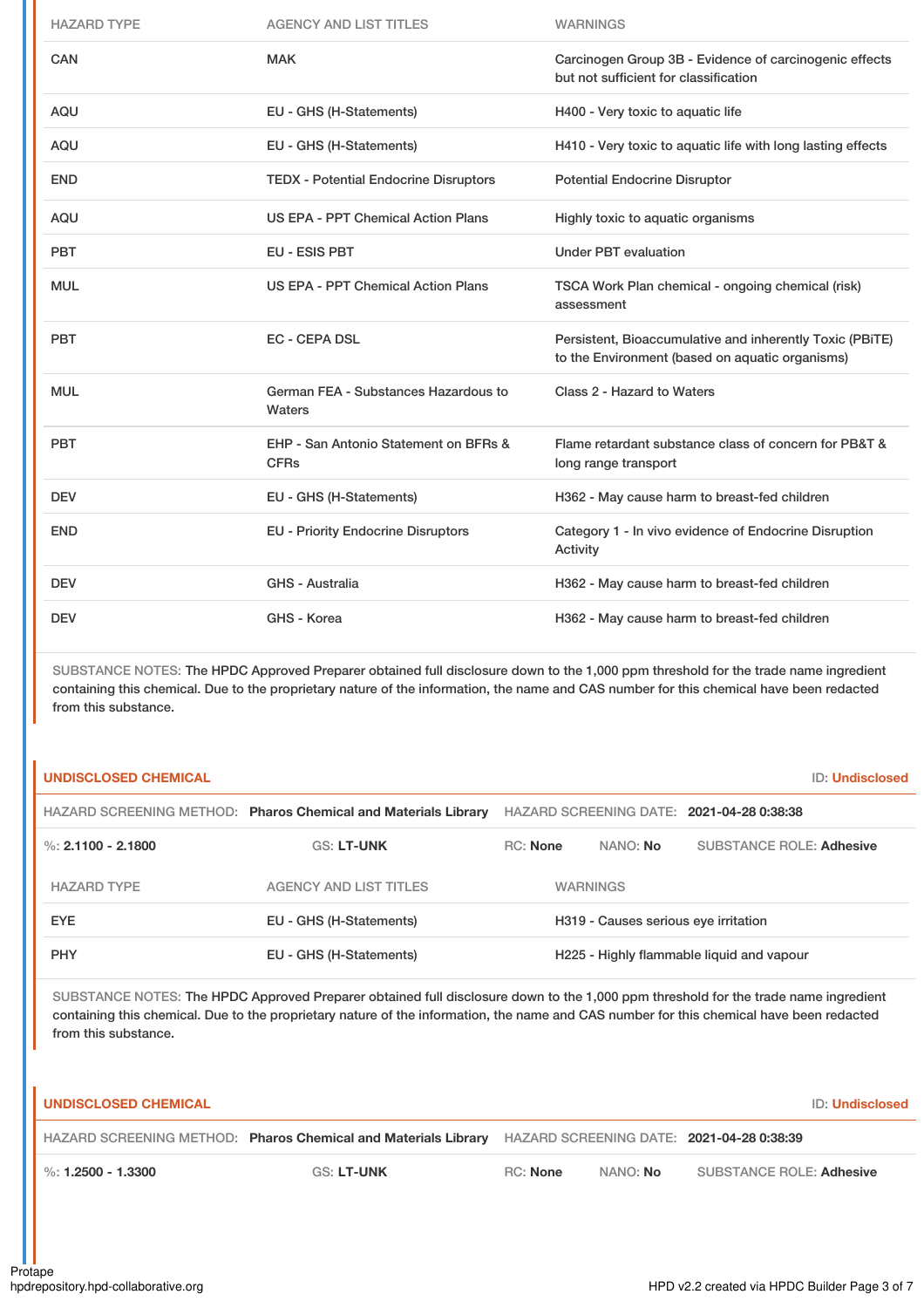| <b>HAZARD TYPE</b> | <b>AGENCY AND LIST TITLES</b> | <b>WARNINGS</b>                                         |
|--------------------|-------------------------------|---------------------------------------------------------|
| SKI                | <b>MAK</b>                    | Sensitizing Substance Sh - Danger of skin sensitization |
| <b>CAN</b>         | <b>IARC</b>                   | Group 2b - Possibly carcinogenic to humans              |
| <b>SKI</b>         | EU - GHS (H-Statements)       | H315 - Causes skin irritation                           |
| <b>SKI</b>         | EU - GHS (H-Statements)       | H317 - May cause an allergic skin reaction              |
|                    |                               |                                                         |

SUBSTANCE NOTES: The HPDC Approved Preparer obtained full disclosure down to the 1,000 ppm threshold for the trade name ingredient containing this chemical. Due to the proprietary nature of the information, the name and CAS number for this chemical have been redacted from this substance.

| <b>ETHENE, POLYMER WITH 1-PROPENE</b>     |                                                                                                          |                                                       |  | ID: 9010-79-1                                  |                 |
|-------------------------------------------|----------------------------------------------------------------------------------------------------------|-------------------------------------------------------|--|------------------------------------------------|-----------------|
|                                           | HAZARD SCREENING METHOD: Pharos Chemical and Materials Library HAZARD SCREENING DATE: 2021-04-28 0:38:39 |                                                       |  |                                                |                 |
| %: $1.0400 - 2.0700$                      | GS: LT-UNK                                                                                               | RC: None NANO: No SUBSTANCE ROLE: Structure component |  |                                                |                 |
| <b>HAZARD TYPE</b>                        | <b>AGENCY AND LIST TITLES</b>                                                                            | <b>WARNINGS</b>                                       |  |                                                |                 |
| None found                                |                                                                                                          |                                                       |  | No warnings found on HPD Priority Hazard Lists |                 |
| <b>SUBSTANCE NOTES:</b>                   |                                                                                                          |                                                       |  |                                                |                 |
|                                           |                                                                                                          |                                                       |  |                                                |                 |
| <b>POLYETHYLENE</b>                       |                                                                                                          |                                                       |  |                                                | ID: 9002-88-4   |
|                                           | HAZARD SCREENING METHOD: Pharos Chemical and Materials Library HAZARD SCREENING DATE: 2021-04-28 0:38:40 |                                                       |  |                                                |                 |
| %: $1.0400 - 2.0700$                      | <b>GS: LT-UNK</b>                                                                                        | RC: None NANO: No SUBSTANCE ROLE: Structure component |  |                                                |                 |
| <b>HAZARD TYPE</b>                        | <b>AGENCY AND LIST TITLES</b>                                                                            | <b>WARNINGS</b>                                       |  |                                                |                 |
|                                           |                                                                                                          |                                                       |  |                                                |                 |
| None found                                |                                                                                                          |                                                       |  | No warnings found on HPD Priority Hazard Lists |                 |
| <b>SUBSTANCE NOTES:</b>                   |                                                                                                          |                                                       |  |                                                |                 |
|                                           |                                                                                                          |                                                       |  |                                                |                 |
| 1-PENTENE, 4-METHYL-, POLYMER WITH ETHENE |                                                                                                          |                                                       |  |                                                |                 |
|                                           | HAZARD SCREENING METHOD: Pharos Chemical and Materials Library HAZARD SCREENING DATE: 2021-04-28 0:38:40 |                                                       |  |                                                | ID: 25213-96-1  |
| %: $1.0400 - 2.0700$                      | <b>GS: NoGS</b>                                                                                          | RC: None NANO: No SUBSTANCE ROLE: Structure component |  |                                                |                 |
| <b>HAZARD TYPE</b>                        | <b>AGENCY AND LIST TITLES</b>                                                                            | <b>WARNINGS</b>                                       |  |                                                |                 |
| None found                                |                                                                                                          |                                                       |  | No warnings found on HPD Priority Hazard Lists |                 |
| <b>SUBSTANCE NOTES:</b>                   |                                                                                                          |                                                       |  |                                                |                 |
|                                           |                                                                                                          |                                                       |  |                                                |                 |
| <b>UNDISCLOSED CHEMICAL</b>               |                                                                                                          |                                                       |  |                                                | ID: Undisclosed |
|                                           | HAZARD SCREENING METHOD: Pharos Chemical and Materials Library                                           | HAZARD SCREENING DATE: 2021-04-28 0:38:41             |  |                                                |                 |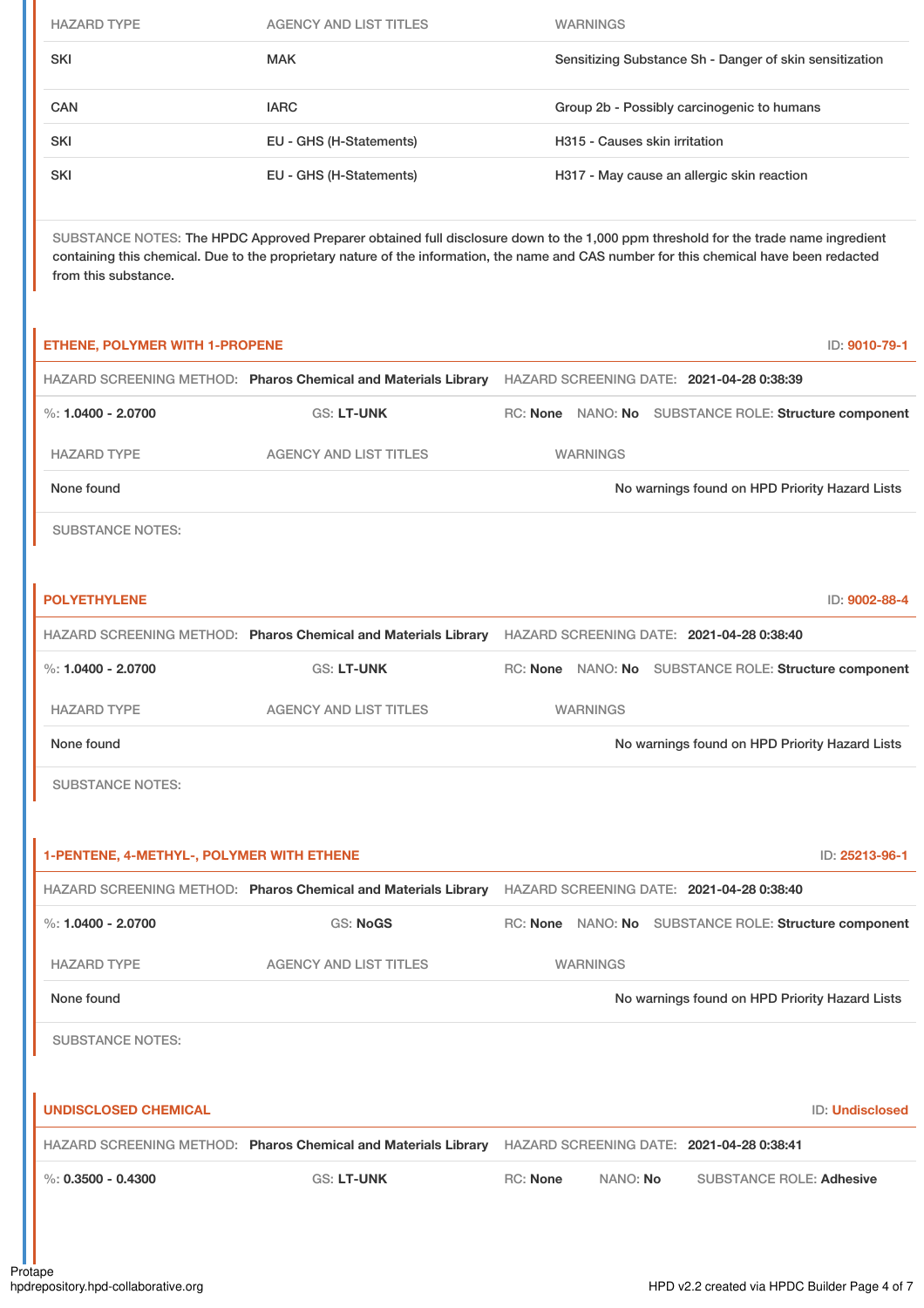| <b>HAZARD TYPE</b> | <b>AGENCY AND LIST TITLES</b> | <b>WARNINGS</b>                                         |
|--------------------|-------------------------------|---------------------------------------------------------|
| <b>SKI</b>         | <b>MAK</b>                    | Sensitizing Substance Sh - Danger of skin sensitization |
| <b>SKI</b>         | EU - GHS (H-Statements)       | H315 - Causes skin irritation                           |
| <b>EYE</b>         | EU - GHS (H-Statements)       | H319 - Causes serious eye irritation                    |
| <b>SKI</b>         | EU - GHS (H-Statements)       | H317 - May cause an allergic skin reaction              |

SUBSTANCE NOTES: The HPDC Approved Preparer obtained full disclosure down to the 1,000 ppm threshold for the trade name ingredient containing this chemical. Due to the proprietary nature of the information, the name and CAS number for this chemical have been redacted from this substance.

| <b>CARBON BLACK</b>   |                                                                |          |                                       | ID: 1333-86-4                                            |
|-----------------------|----------------------------------------------------------------|----------|---------------------------------------|----------------------------------------------------------|
|                       | HAZARD SCREENING METHOD: Pharos Chemical and Materials Library |          |                                       | HAZARD SCREENING DATE: 2021-04-28 0:38:41                |
| %: $0.0000 - 15.3900$ | $GS:$ BM-1                                                     | RC: None | NANO: <b>No</b>                       | <b>SUBSTANCE ROLE: Pigment</b>                           |
| <b>HAZARD TYPE</b>    | <b>AGENCY AND LIST TITLES</b>                                  |          | <b>WARNINGS</b>                       |                                                          |
| CAN                   | US CDC - Occupational Carcinogens                              |          | Occupational Carcinogen               |                                                          |
| CAN                   | <b>MAK</b>                                                     |          | but not sufficient for classification | Carcinogen Group 3B - Evidence of carcinogenic effects   |
| CAN                   | CA EPA - Prop 65                                               |          |                                       | Carcinogen - specific to chemical form or exposure route |
| CAN                   | <b>IARC</b>                                                    |          | from occupational sources             | Group 2B - Possibly carcinogenic to humans - inhaled     |

SUBSTANCE NOTES: The GreenScreen® Benchmark assessment score of BM-1 was provided through the HPD 2.1 Builder Tool.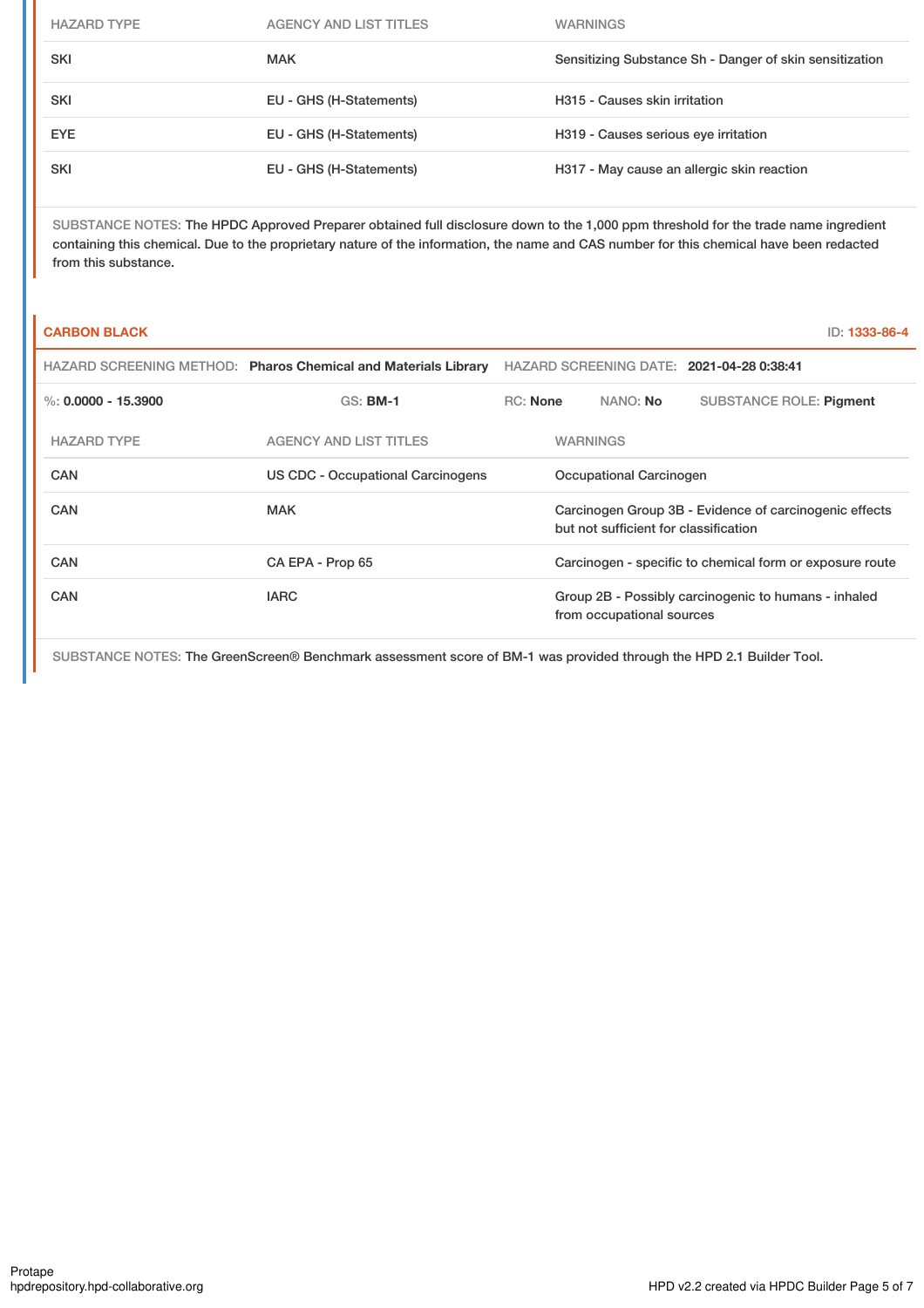This section lists applicable certification and standards compliance information for VOC emissions and VOC content. Other types of health or *environmental performance testing or certifications completed for the product may be provided.*

| <b>VOC EMISSIONS</b>                                                                                                                                                                | <b>UL/GreenGuard Gold Certified</b>           |       |                             |
|-------------------------------------------------------------------------------------------------------------------------------------------------------------------------------------|-----------------------------------------------|-------|-----------------------------|
| <b>CERTIFYING PARTY: Third Party</b><br><b>APPLICABLE FACILITIES: Sweetwater, TN</b><br>CERTIFICATE URL: https://spot.ul.com/main-<br>app/products/detail/5d9ca48155b0e82b7842fa4f? | ISSUE DATE: 2019-10- EXPIRY DATE: 2021-<br>08 | 08-21 | <b>CERTIFIER OR LAB: UL</b> |

page\_type=Products%20Catalog

CERTIFICATION AND COMPLIANCE NOTES: Certificate #145188-420. UL 2818 - 2013 Gold Standard for Chemical Emissions for Building Materials, Finishes and Furnishings.

## **Section 4: Accessories**

This section lists related products or materials that the manufacturer requires or recommends for installation (such as adhesives or fasteners), maintenance, cleaning, or operations. For information relating to the contents of these related products, refer to their applicable Health Product *Declarations, if available.*

No accessories are required for this product.

## **Section 5: General Notes**

Aeroflex worked with an HPDC Approved Preparer to confirm that all intentionally added ingredients, residuals and impurities were considered under the preparation of this HPD. This was accomplished by obtaining full formulation disclosure, including residuals and impurities, down to the 1,000 ppm threshold.